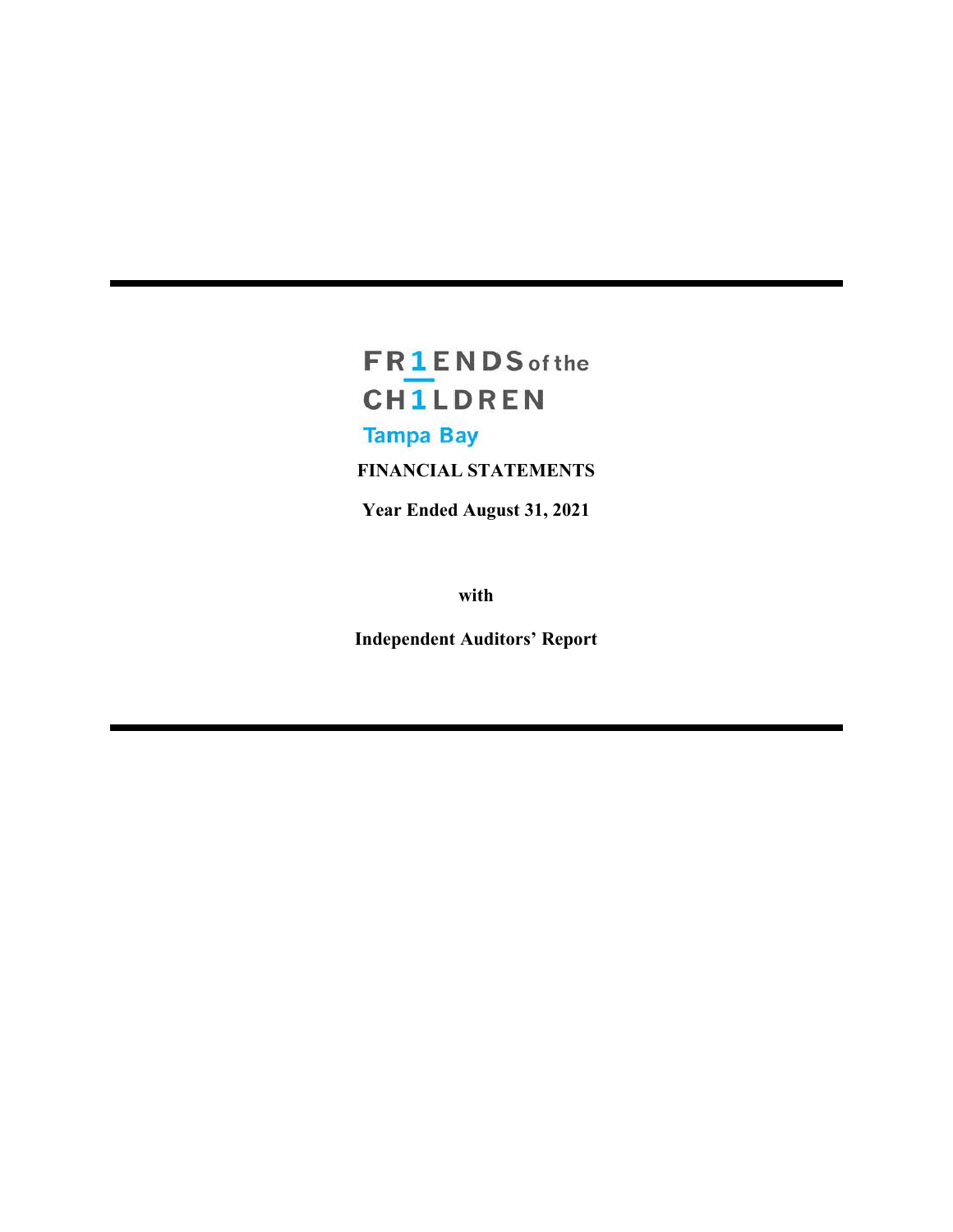#### **Table of Contents**

|                                         | Page         |
|-----------------------------------------|--------------|
| <b>Independent Auditors' Report</b>     | $\mathbf{1}$ |
| <b>Financial Statements</b>             |              |
| <b>Statement of Financial Position</b>  | 3            |
| <b>Statement of Activities</b>          | 4            |
| <b>Statement of Functional Expenses</b> | 5            |
| <b>Statement of Cash Flows</b>          | 6            |
| Notes to Financial Statements           | $\tau$       |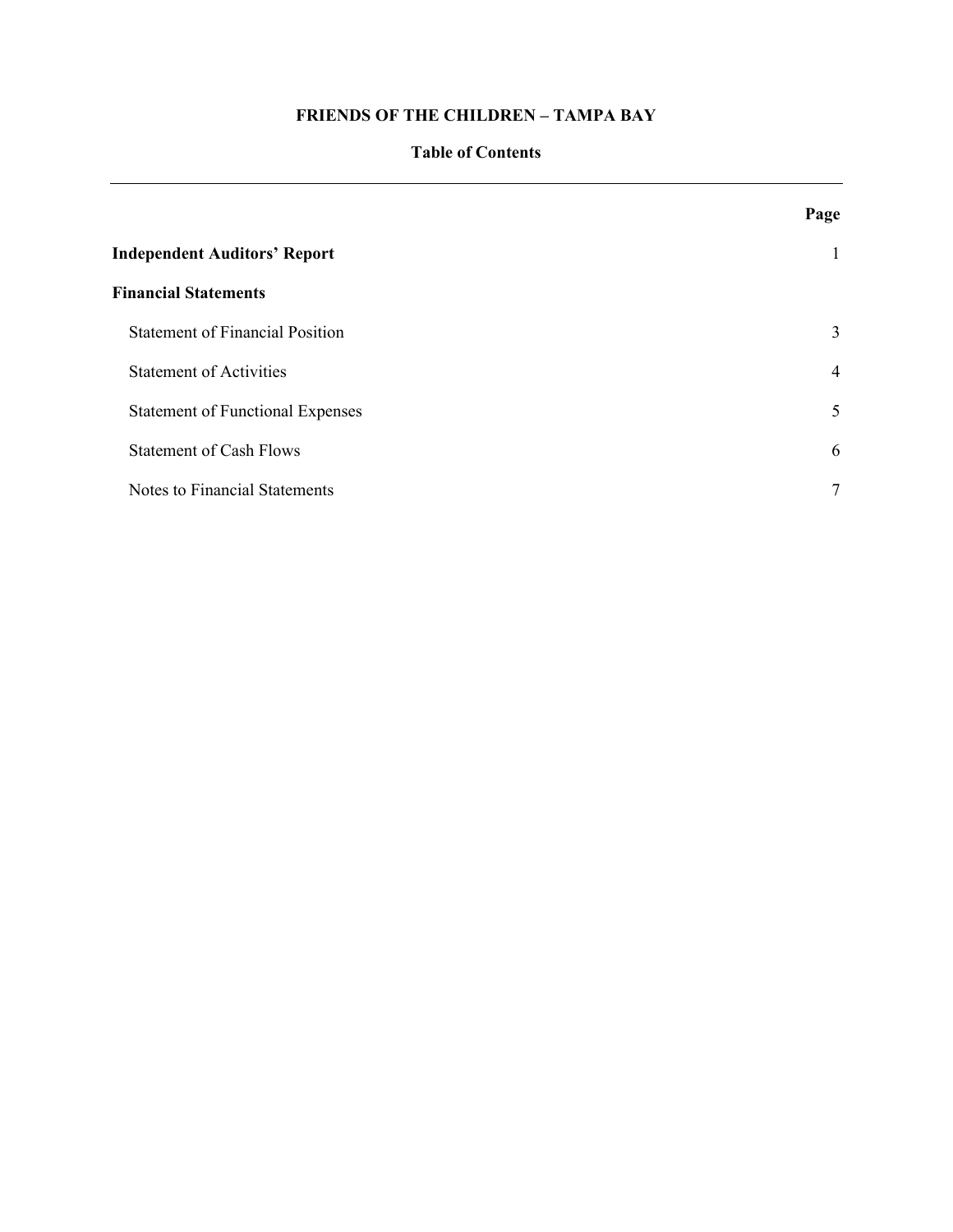

3 Centerpointe Drive, Suite 300 · Lake Oswego, Oregon 97035-8663 Telephone: (503) 220-5900 · Facsimile: (503) 220-8836

#### **Independent Auditors' Report**

The Board of Directors *Friends of the Children - Tampa Bay, Inc.*

#### **Report on the Financial Statements**

We have audited the accompanying financial statements of *Friends of the Children - Tampa Bay, Inc.*, which comprise the statement of financial position as of August 31, 2021, and the related statements of activities, functional expenses, and cash flows for the year ended August 31, 2021, and the related notes to the financial statements.

#### **Management's Responsibility for the Financial Statements**

Management is responsible for the preparation and fair presentation of these financial statements in accordance with accounting principles generally accepted in the United States of America; this includes the design, implementation, and maintenance of internal control relevant to the preparation and fair presentation of financial statements that are free from material misstatement, whether due to fraud or error.

#### **Auditors' Responsibility**

Our responsibility is to express an opinion on these financial statements based on our audit. We conducted our audit in accordance with auditing standards generally accepted in the United States of America. Those standards require that we plan and perform the audit to obtain reasonable assurance about whether the financial statements are free from material misstatement.

An audit involves performing procedures to obtain audit evidence about the amounts and disclosures in the financial statements. The procedures selected depend on the auditors' judgment, including the assessment of the risks of material misstatement of the financial statements, whether due to fraud or error. In making those risk assessments, the auditor considers internal control relevant to the entity's preparation and fair presentation of the financial statements in order to design audit procedures that are appropriate in the circumstances, but not for the purpose of expressing an opinion on the effectiveness of the entity's internal control. Accordingly, we express no such opinion. An audit also includes evaluating the appropriateness of accounting policies used and the reasonableness of significant accounting estimates made by management, as well as evaluating the overall presentation of the financial statements.

We believe that the audit evidence we have obtained is sufficient and appropriate to provide a basis for our audit opinion.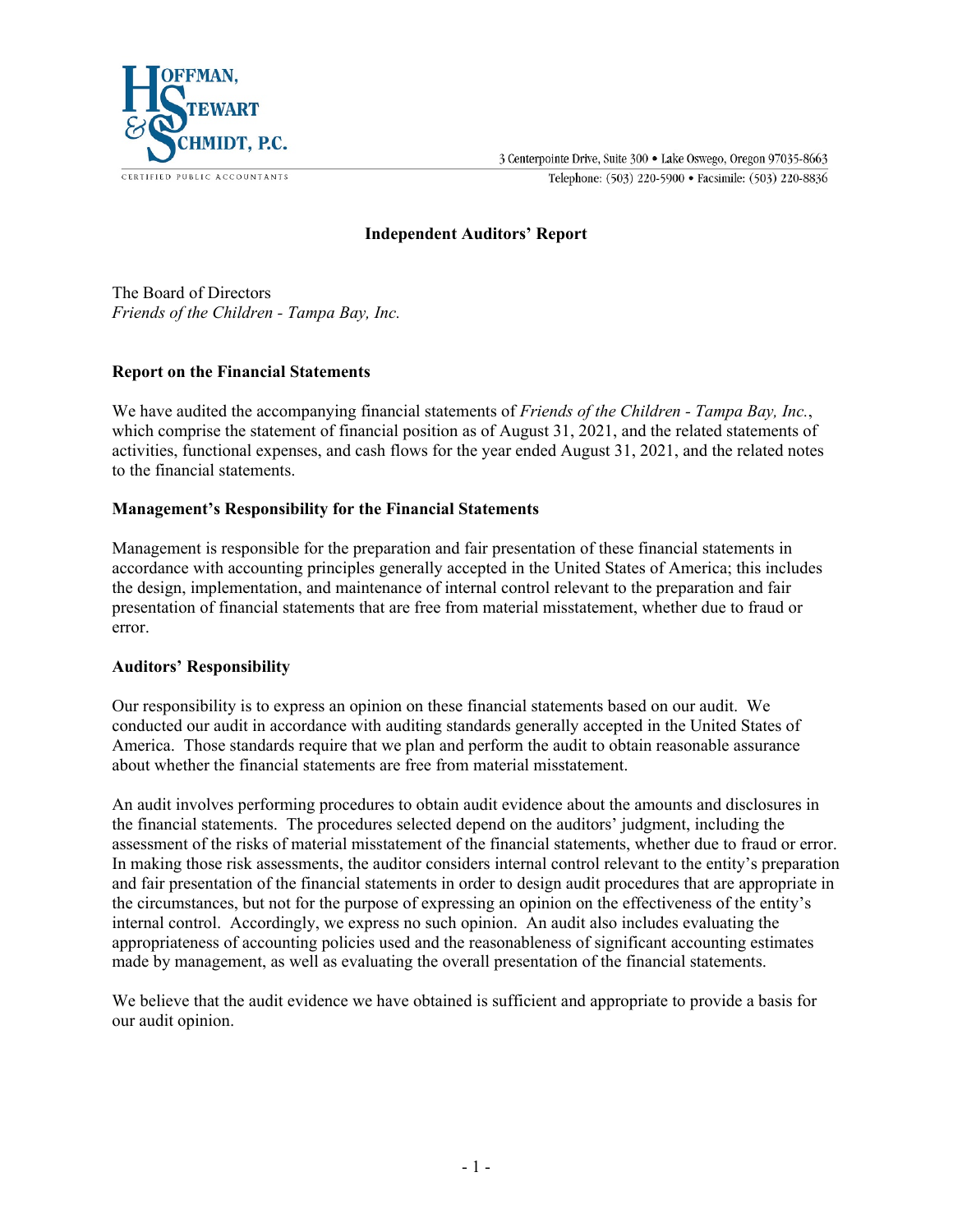### **Opinion**

In our opinion, the financial statements referred to above present fairly, in all material respects, the financial position of *Friends of the Children - Tampa Bay, Inc.* as of August 31, 2021, and the changes in its net assets and its cash flows for the year ended August 31, 2021, in accordance with accounting principles generally accepted in the United States of America.

Houman, Security & Sevenior, P.C.

Lake Oswego, Oregon March 24, 2022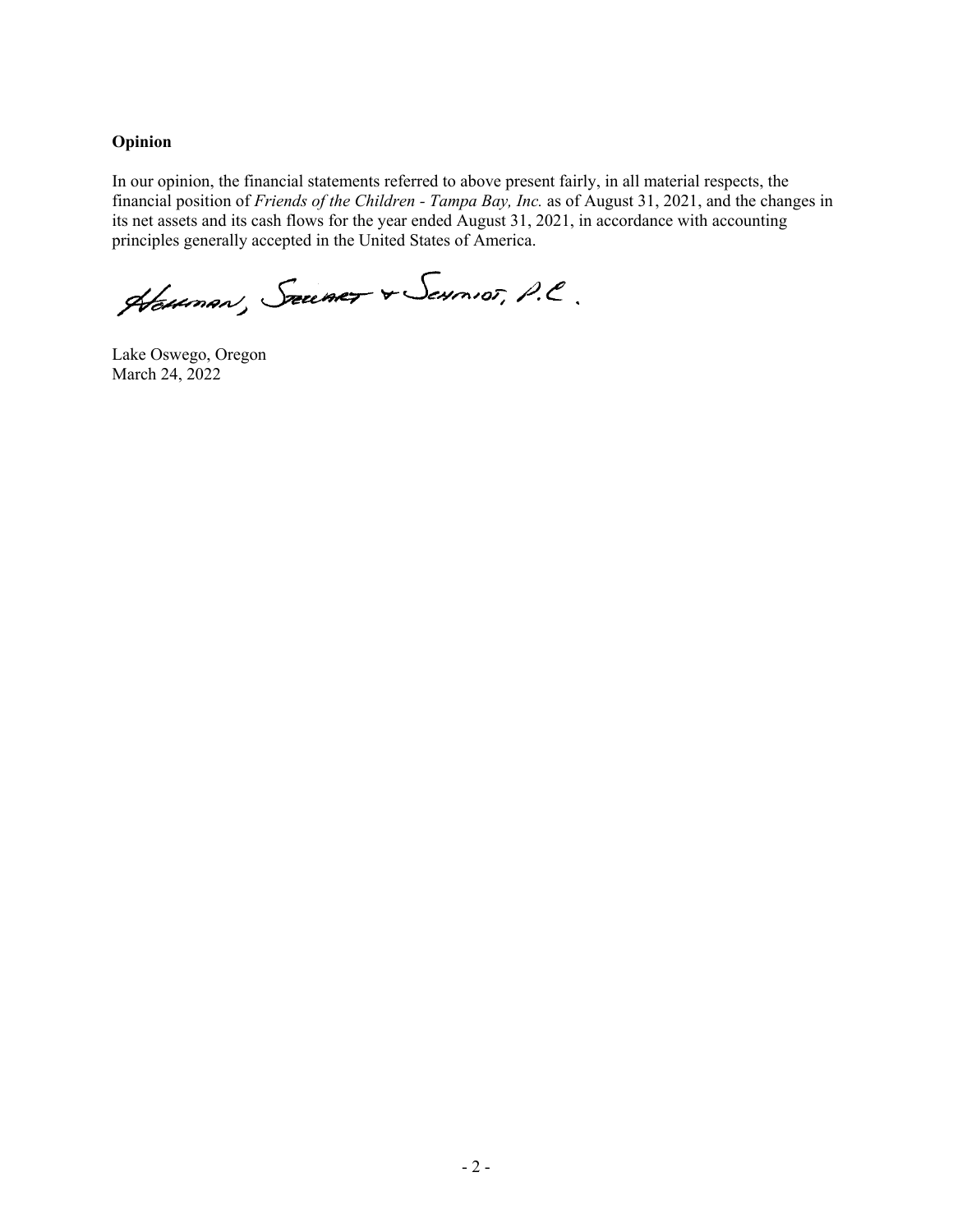## **Statement of Financial Position**

**August 31, 2021**

| <b>ASSETS</b>                                                                 |               |                  |
|-------------------------------------------------------------------------------|---------------|------------------|
| Cash and cash equivalents                                                     | $\mathsf{\$}$ | 185,297          |
| Contributions receivable (Note 4)                                             |               | 51,617           |
| Other receivables                                                             |               | 1,753            |
| Prepaid expenses                                                              |               | 10,288           |
| Equipment - net of accumulated depreciation<br>of \$173 at August 31, 2021    |               | 866              |
| <b>Total assets</b>                                                           | S.            | 249,821          |
| <b>LIABILITIES AND NET ASSETS</b>                                             |               |                  |
| <b>Liabilities:</b><br>Accounts payable                                       | \$            | 15,237           |
| Accrued payroll liabilities                                                   |               | 47,078           |
| Note payable (Note 5)                                                         |               | 42,857           |
| <b>Total liabilities</b>                                                      |               | 105,172          |
| Commitments (Note 7)                                                          |               |                  |
| Net assets:<br>Without donor restrictions<br>With donor restrictions (Note 6) |               | 79,032<br>65,617 |
| <b>Total net assets</b>                                                       |               | 144,649          |
| <b>Total liabilities and net assets</b>                                       | $\mathbf{v}$  | 249,821          |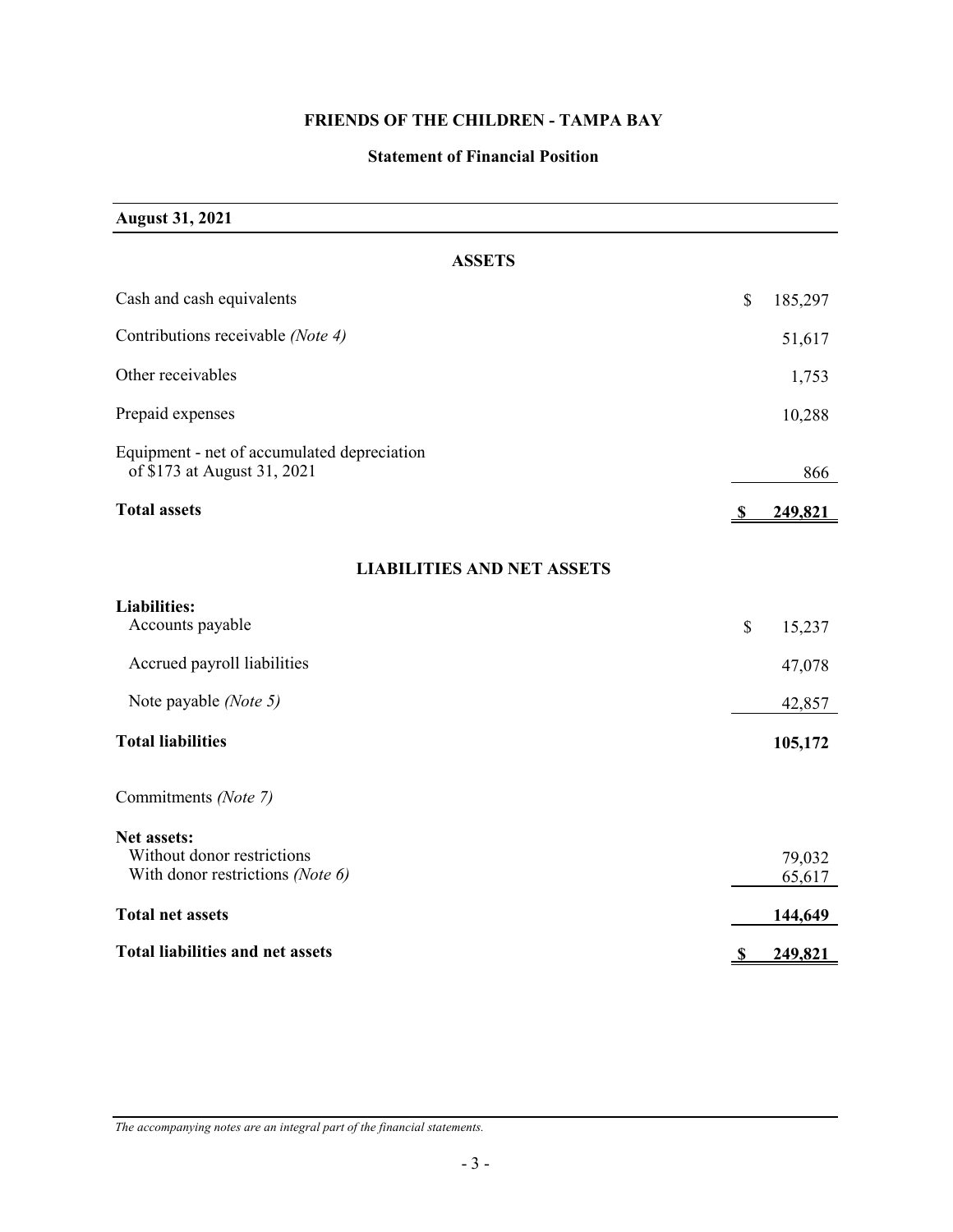#### **Statement of Activities**

# **Year Ended August 31, 2021 Without Donor With Donor Restrictions Restrictions Total Public support and revenue:** Contributions:<br>Individuals Individuals \$ 13,992 \$ - \$ 13,992 Foundations 134,000 148,000 148,000 Corporations 364 - 364 148,356 14,000 162,356 Grant revenue - *Friends of the Children - National (Note 9)* 175,000 - 175,000 29,720 - 29,720 Special events 74,666 - 74,666 Less direct expenses  $(3,835)$  (3,835) Special events - net 70,831 - 70,831 Other income 168,933 - 168,933 Loss on uncollectible contribution receivable  $(6,600)$  (6,600) (6,600) Net assets released from restriction *(Note 6)* 110,649 (110,649) -Total public support and revenue 696,889 (96,649) 600,240 **Expenses:** Program services 558,821 - 558,821 Administrative 119,413 - 119,413 Development 95,219 - 95,219 **Total expenses 773,453 - 773,453 Decrease in net assets** (76,564) (96,649) (173,213) Net assets, beginning of year 155,596 162,266 317,862 **Net assets, end of year \$** 79,032 **\$** 65,617 **\$ 144,649**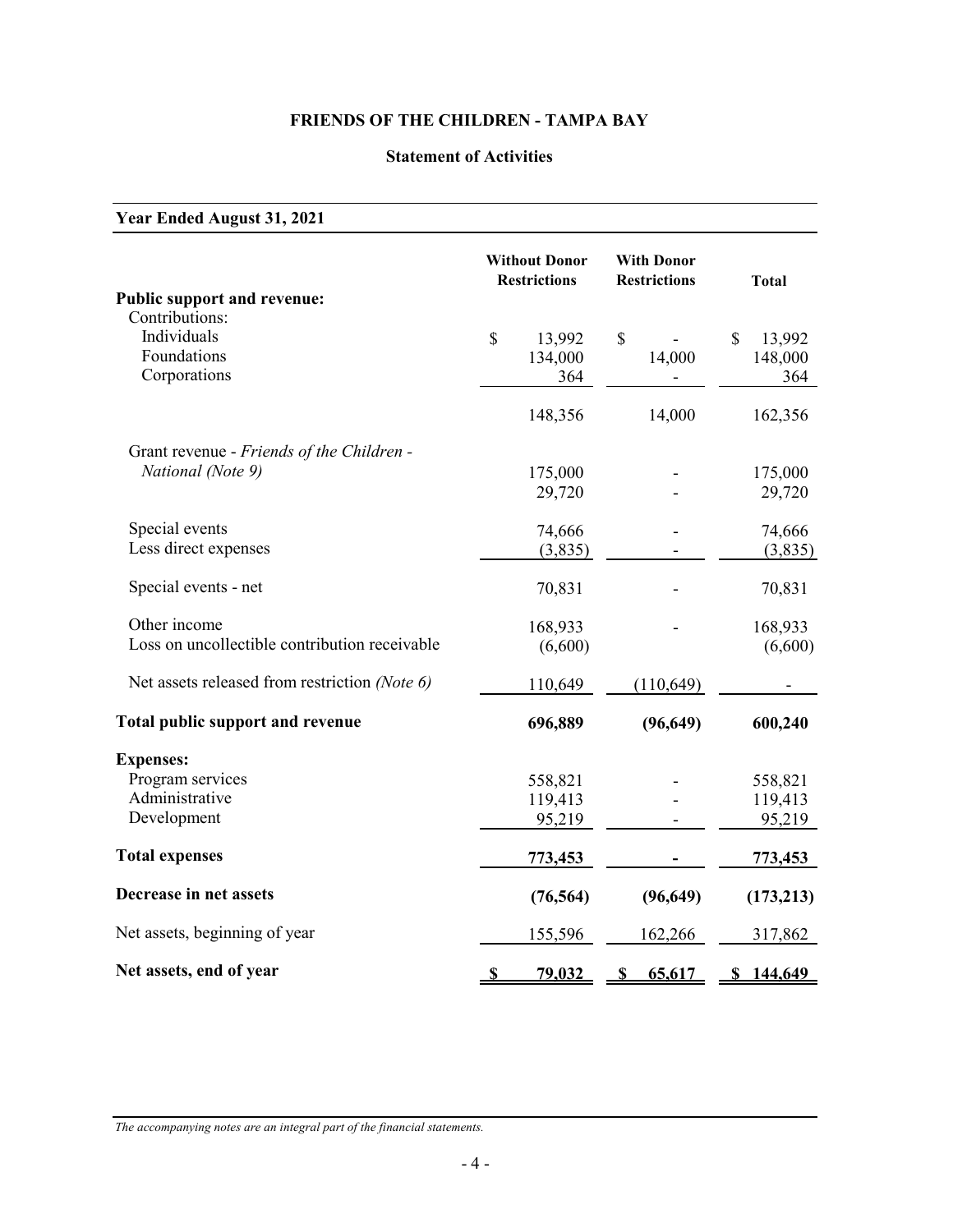# **Statement of Functional Expenses**

# **Year Ended August 31, 2021**

|                                   | Program<br><b>Services</b> | Administrative | Development                         | <b>Indirect</b><br><b>Costs</b> | <b>Total</b>  |
|-----------------------------------|----------------------------|----------------|-------------------------------------|---------------------------------|---------------|
| Salaries and related expenses:    |                            |                |                                     |                                 |               |
| Salaries and wages                | 370,093<br>\$              | \$<br>59,512   | $\mathbb{S}$<br>62,548              | \$<br>$\overline{a}$            | 492,153<br>\$ |
| Payroll taxes and benefits        | 80,771                     | 15,785         | 13,756                              |                                 | 110,312       |
| <b>Total salaries and related</b> |                            |                |                                     |                                 |               |
| expenses                          | 450,864                    | 75,297         | 76,304                              |                                 | 602,465       |
| Children's activities             | 7,173                      |                |                                     |                                 | 7,173         |
| Friends' expenses                 | 33,702                     |                |                                     |                                 | 33,702        |
| Family, community and             |                            |                |                                     |                                 |               |
| school support                    | 22,280                     |                |                                     |                                 | 22,280        |
| Travel and meetings               |                            | 342            |                                     | 1,038                           | 1,380         |
| Professional expenses             |                            | 23,900         | 2,802                               | 61                              | 26,763        |
| Marketing and communication       | 897                        | $\overline{a}$ | 214                                 | 2,974                           | 4,085         |
| Staff development                 | 7,704                      | 4,229          | $\overline{a}$                      | 345                             | 12,278        |
| <b>Affiliation</b> fees           | $\frac{1}{2}$              |                | $\overline{\phantom{0}}$            | 5,550                           | 5,550         |
| Supplies                          | 422                        | 287            | 243                                 | 285                             | 1,237         |
| Payroll and banking fees          | 2,701                      | 2,609          | 3,118                               | $\overline{a}$                  | 8,428         |
| Information technology            | 4,325                      | 1,482          | 1,686                               | 11,094                          | 18,587        |
| <b>Business insurance</b>         |                            | 4,353          |                                     | 5,943                           | 10,296        |
| Equipment rental and purchase     | 119                        | -              |                                     | 5,521                           | 5,640         |
| Depreciation                      |                            |                |                                     | 173                             | 173           |
| Postage and printing              | 307                        | 58             | 297                                 | 1,107                           | 1,769         |
| Occupancy                         |                            |                |                                     | 3,678                           | 3,678         |
| Development consulting fee        |                            |                | 2,705                               |                                 | 2,705         |
| Bad debt                          |                            |                | 2,940                               |                                 | 2,940         |
| Interest                          |                            | 2,324          |                                     |                                 | 2,324         |
|                                   | 530,494                    | 114,881        | 90,309                              | 37,769                          | 773,453       |
| Allocation of indirect costs      | 28,327                     | 4,532          | 4,910                               | (37,769)                        |               |
| <b>Total expenses</b>             | 558,821<br>S               | 119,413<br>S   | $\boldsymbol{\mathsf{S}}$<br>95,219 | $\boldsymbol{\mathsf{S}}$       | 773,453<br>\$ |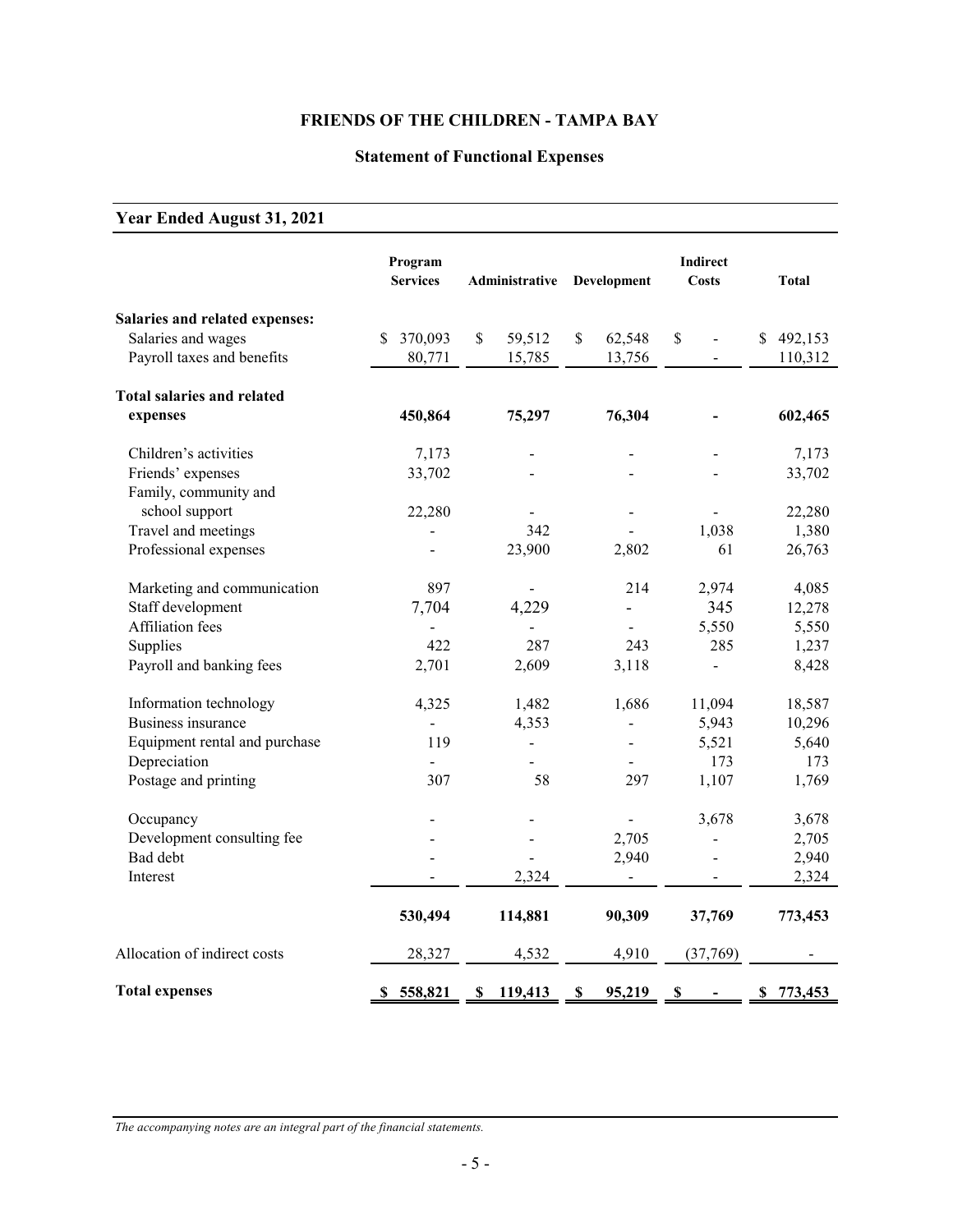## **Statement of Cash Flows**

| <b>Year Ended August 31, 2021</b>                                                           |                 |
|---------------------------------------------------------------------------------------------|-----------------|
| Cash flows from operating activities:<br>Decrease in net assets                             | \$<br>(173,213) |
| Adjustments to reconcile decrease in net assets to                                          |                 |
| net cash used by operating activities:                                                      |                 |
| Depreciation                                                                                | 173             |
| Loss on uncollectible contribution receivable                                               | 6,600           |
| Paycheck Protection Program revenue                                                         | (169,069)       |
| Changes in:                                                                                 |                 |
| Contributions receivable                                                                    | 104,049         |
| Grants receivable                                                                           | 60,634          |
| Other receivables                                                                           | 513             |
| Prepaid expenses                                                                            | (1, 468)        |
| Accounts payable                                                                            | 15,237          |
| Accrued payroll liabilities                                                                 | 8,489           |
| Due to Friends of the Children - National                                                   | (7, 737)        |
| Net cash used by operating activities                                                       | (155,792)       |
| Cash flows from investing activities:                                                       |                 |
| Purchases of equipment                                                                      | (1,039)         |
| Net cash used by investing activities                                                       | (1,039)         |
| <b>Cash flows from financing activities:</b>                                                |                 |
| Payments on note payable                                                                    | (60, 244)       |
| Proceeds from Paycheck Protection Program                                                   | 91,030          |
| Net cash provided by financing activities                                                   | 30,786          |
| Net decrease in cash and cash equivalents                                                   | (126, 045)      |
| Cash and cash equivalents, beginning of year                                                | 311,342         |
| Cash and cash equivalents, end of year                                                      | <u>185,297</u>  |
| Supplemental disclosure of cash flow information:<br>Cash paid during the year for interest | \$<br>6,857     |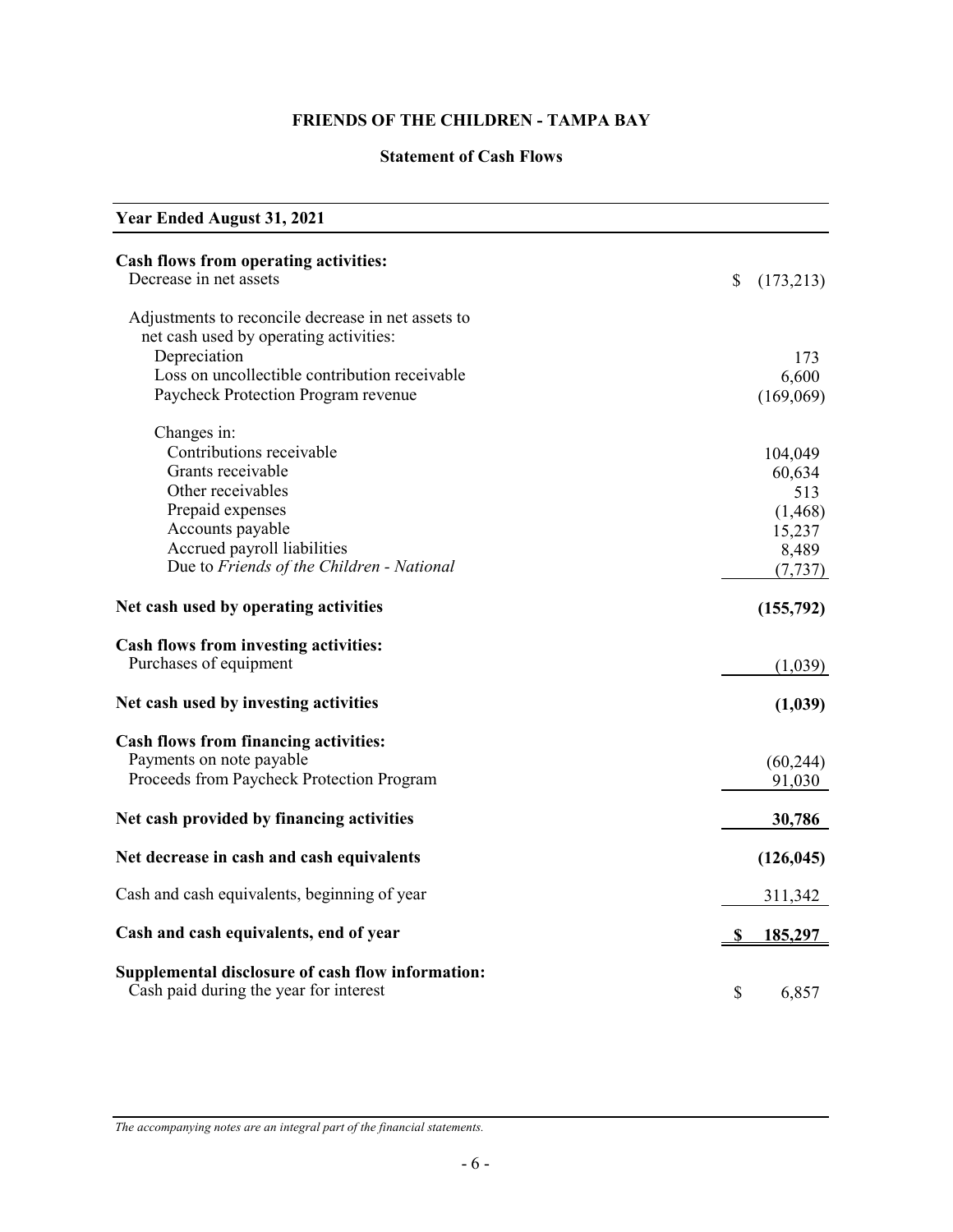#### **Notes to Financial Statements**

#### **1. Nature of Activities and Summary of Significant Accounting Policies**

**Friends of the Children - Tampa Bay** (*Friends - Tampa Bay*) commits to standing alongside our community's youth as they work to overcome barriers to their success. Each child receives 1:1 support and guidance from a salaried, professional mentor (called a Friend), from kindergarten through high school graduation -  $12\frac{1}{2}$  years, no matter what. Friends work collaboratively with high-priority youth and their caregivers to set and achieve individualized goals, as well as advocate for them in the school, child welfare, healthcare, and other systems that impact them.

Youth in the Friends program face considerable challenges, including placement in the foster care system, under-resourced neighborhood schools, homelessness, hunger, and disparities in access to, and quality of, health care. Despite these barriers, program youth enter adulthood with a strong foundation for continuing achievement: 83 percent graduate high school or earn a GED, 93 percent avoid the juvenile justice system, and 98 percent avoid teen parenting.

**Summary of Significant Accounting Policies** - The significant accounting policies followed by *Friends - Tampa Bay* are described below to enhance the usefulness of the financial statements to the reader.

**Basis of Presentation** - Net assets and all balances and transactions are presented based on the existence or absence of donor-imposed restrictions. Accordingly, the net assets of *Friends - Tampa Bay*, and changes therein, are classified and reported as follows:

*Net assets without donor restrictions* - Net assets not subject to donor-imposed stipulations.

*Net assets with donor restrictions* - Net assets subject to donor-imposed stipulations that will be met either by actions of *Friends - Tampa Bay* and/or the passage of time. These donor restrictions can be temporary in nature or perpetual in nature, whereby the donor stipulates the funds be maintained in perpetuity. *Friends - Tampa Bay's* net assets with donor restrictions consist solely of restrictions that are temporary in nature.

Expenses are reported as decreases in unrestricted net assets. Gains and losses on investments and other assets or liabilities are reported as increases or decreases in unrestricted net assets unless their use is restricted by explicit donor stipulation or by law. Expirations of temporary restrictions on net assets (i.e., the donor-stipulated purpose has been fulfilled and/or the stipulated time period has elapsed) are reported as net assets released from restriction.

**Use of Estimates** - The preparation of financial statements in conformity with accounting principles generally accepted in the United States of America (GAAP) requires management to make estimates and assumptions that affect the reported amounts of assets and liabilities and disclosure of contingent assets and liabilities at the date of the financial statements. Estimates also affect the reported amounts of revenues and expenses during the reporting period. Actual results could differ from these estimates. Estimates are used in the financial statements for, among other things, the calculation of depreciation expense, determination of any required allowance for potentially uncollectible receivables, and functional allocation of certain expenses.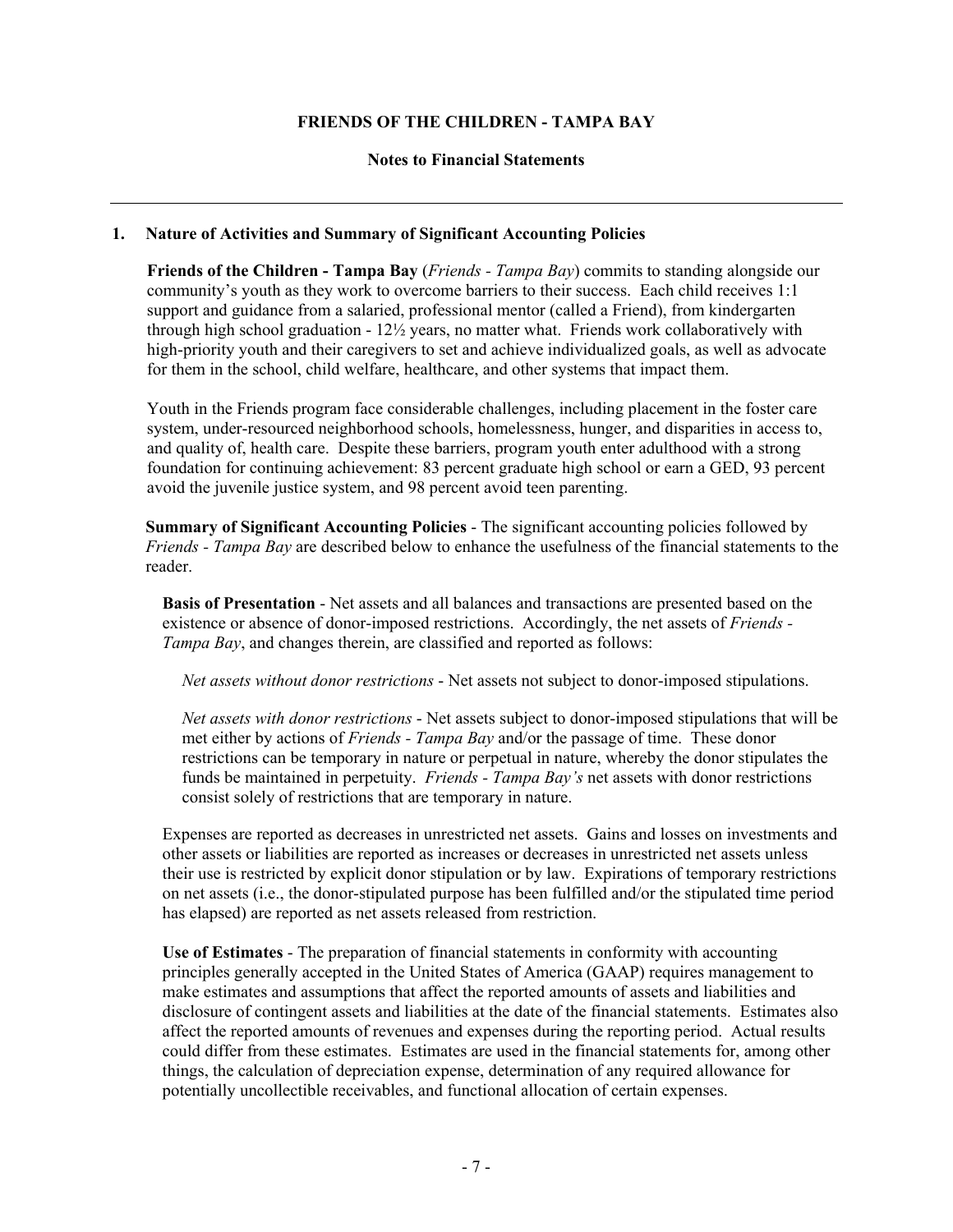#### **Notes to Financial Statements - Continued**

#### **1. Nature of Activities and Summary of Significant Accounting Policies - Continued Summary of Significant Accounting Policies - Continued**

**Cash and Cash Equivalents** - *Friends - Tampa Bay* considers all highly liquid debt instruments with an original maturity of three months or less to be cash equivalents.

**Receivables** - Accounts receivable are recorded as related revenues are recognized. Contributions receivable are recognized when unconditionally promised by a donor. Once recorded, these receivables are evaluated by management for potential collection problems and an allowance for uncollectible receivables may be recorded. Management considers a variety of factors in determining the allowance for uncollectible receivables, including length of time accounts are past due, the donor's ability to pay, and the economy as a whole. Management does not believe an allowance for uncollectible receivables is necessary at August 31, 2021.

**Equipment** - All acquisitions of property and equipment in excess of \$1,000 and all expenditures for repairs, maintenance, renewals, and significant improvements that materially prolong the useful lives of assets are capitalized at cost or estimated fair value at date of donation. Depreciation of office equipment is calculated using the straight-line method over an estimated useful life of five years.

**Contribution Recognition** - *Friends - Tampa Bay* recognizes contributions when cash, securities or other assets; an unconditional promise to give; or a notification of a beneficial interest is received. Conditional promises to give - that is, those with a measurable performance or other barrier and a right of return - are not recognized until the conditions on which they depend have been met. Contributions to be received after one year are discounted at an appropriate discount rate commensurate with the risks involved. Amortization of the discount is recorded as additional contribution revenue in accordance with donor imposed restrictions, if any, on the contributions. *Friends - Tampa Bay* reports gifts of cash and other assets as restricted support if they are received with donor stipulations that limit the use of the donated assets.

**Contribution of Long-Lived Assets** - *Friends - Tampa Bay* reports gifts of furniture and equipment as unrestricted support unless explicit donor stipulations specify how the donated assets must be used. Gifts of long-lived assets with explicit restrictions that specify how the assets are to be used and gifts of cash or other assets that must be used to acquire long-lived assets are reported as restricted support. Absent explicit donor stipulations about how long those long-lived assets must be maintained, expirations of donor restrictions are reported when the donated or acquired long-lived assets are placed in service.

**Grant revenue** - *Friends - Tampa Bay*'*s* grant revenue includes amounts derived from *Friends of the Children - National (Friends - National)* which are conditioned upon the satisfaction of barriers (typically specific performance requirements and/or the incurrence of allowable qualifying expenses). Amounts received are recognized as revenue when the *Friends - Tampa Bay* has satisfied the related barrier. At August 31, 2021, *Friends - Tampa Bay* had no remaining available award balances on the grant. Award balances are recognized as revenue when the related barriers are satisfied.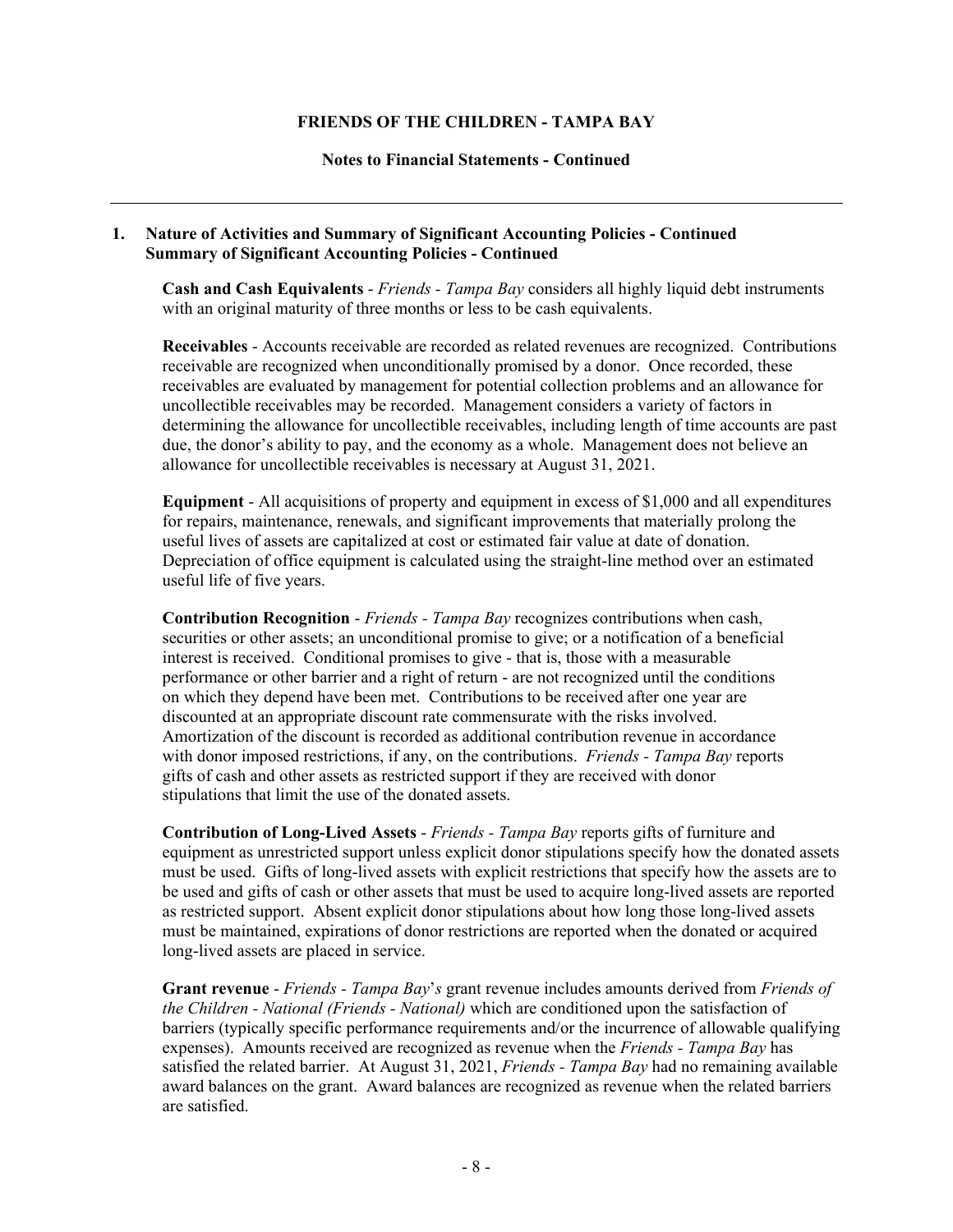#### **Notes to Financial Statements - Continued**

#### **1. Nature of Activities and Summary of Significant Accounting Policies - Continued Summary of Significant Accounting Policies - Continued**

**In-Kind Contributions** - *Friends - Tampa Bay* receives contributed services from unpaid volunteers who assist in a range of fundraising and program activities. Significant services received that create or enhance a non-financial asset or require specialized skills *Friends - Tampa Bay* would have purchased if not donated are recognized in the statement of activities at their estimated fair value. In-kind contributions of supplies and other materials are recorded at estimated fair value at the date of donation.

**Income Tax Status** - Income taxes are not provided for in the financial statements since *Friends - Tampa Bay* is exempt from federal and state income taxes under Section 501(c)(3) of the Internal Revenue Code (IRC) and similar state provisions. *Friends - Tampa Bay* is not classified as a private foundation.

GAAP prescribes a recognition threshold and measurement process for uncertain tax positions and also provides guidance on various related matters such as interest, penalties, and required disclosures. Management does not believe *Friends - Tampa Bay* has any uncertain tax positions. *Friends - Tampa Bay* files informational returns. There are currently no tax examinations in progress. Interest or penalties assessed by taxing authorities, if any, would be included with administrative expenses.

**Functional Allocation of Expenses** - The costs of providing the various programs and other activities have been summarized on a functional basis. The statement of functional expenses reports certain categories of expenses that are attributable to more than one program or supporting service function. Therefore, these expenses require allocation on a reasonable basis using a method that is consistently applied. Expenses are generally allocated based on estimates of time and effort attributable to each function.

**Subsequent Events** - Management has evaluated subsequent events through March 24, 2022, the date the financial statements were available to be issued.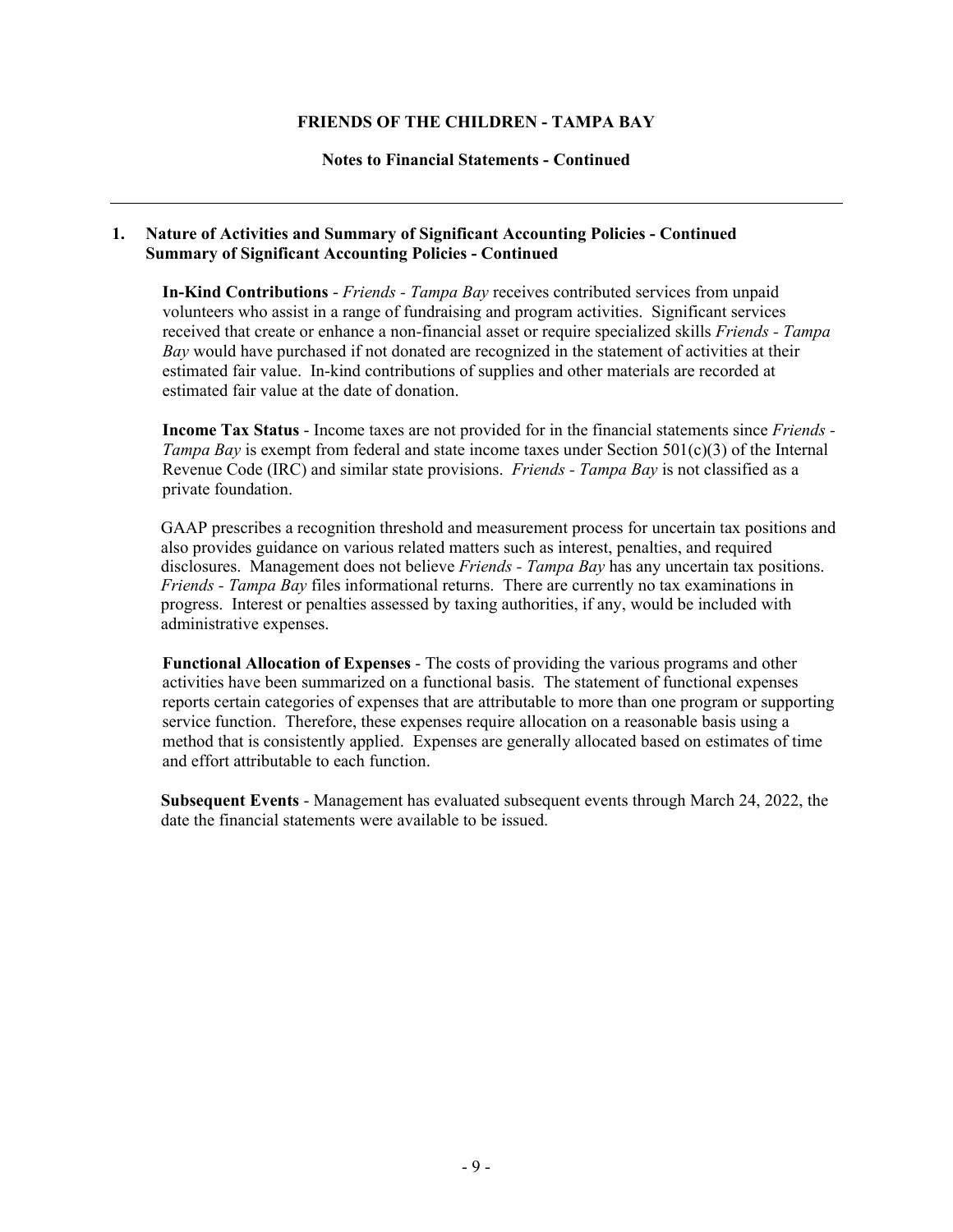#### **Notes to Financial Statements - Continued**

#### **2. Program and Supporting Services**

**Program Services** - Program activities include costs of day-to-day activities with at-risk children, sustaining the children's relationships with adult role models and helping them become productive members of the community.

#### **Supporting Services**

**Administrative** - Administrative activities include business management, recordkeeping, budgeting, public relations, financing, and related administrative activities. These services provide the necessary developmental, organizational, and managerial support for the effective operation of the programs.

**Development** - Development activities include conducting fundraising and public awareness campaigns, preparing and distributing fundraising materials, and other activities aimed at the solicitation of contributions from individuals, businesses, and foundations.

#### **3. Liquidity and Availability of Financial Resources**

*Friends - Tampa Bay's* financial assets available for general expenditure within one year of the statement of financial position date consist of the following at August 31, 2021:

| Cash and cash equivalents                                      | \$<br>185,297 |
|----------------------------------------------------------------|---------------|
| Contributions receivable to be collected in less than one year | 48,317        |
| Other receivables                                              | 1,753         |
|                                                                | 235,367       |
| Less amounts not available to be used within one year:         |               |
| Net assets with temporary donor restrictions                   | (14,000)      |
|                                                                |               |
|                                                                | 221,367       |

As part of *Friends - Tampa Bay's* liquidity management, management has a practice to structure its financial assets to be available as general expenditures, liabilities, and other obligations come due.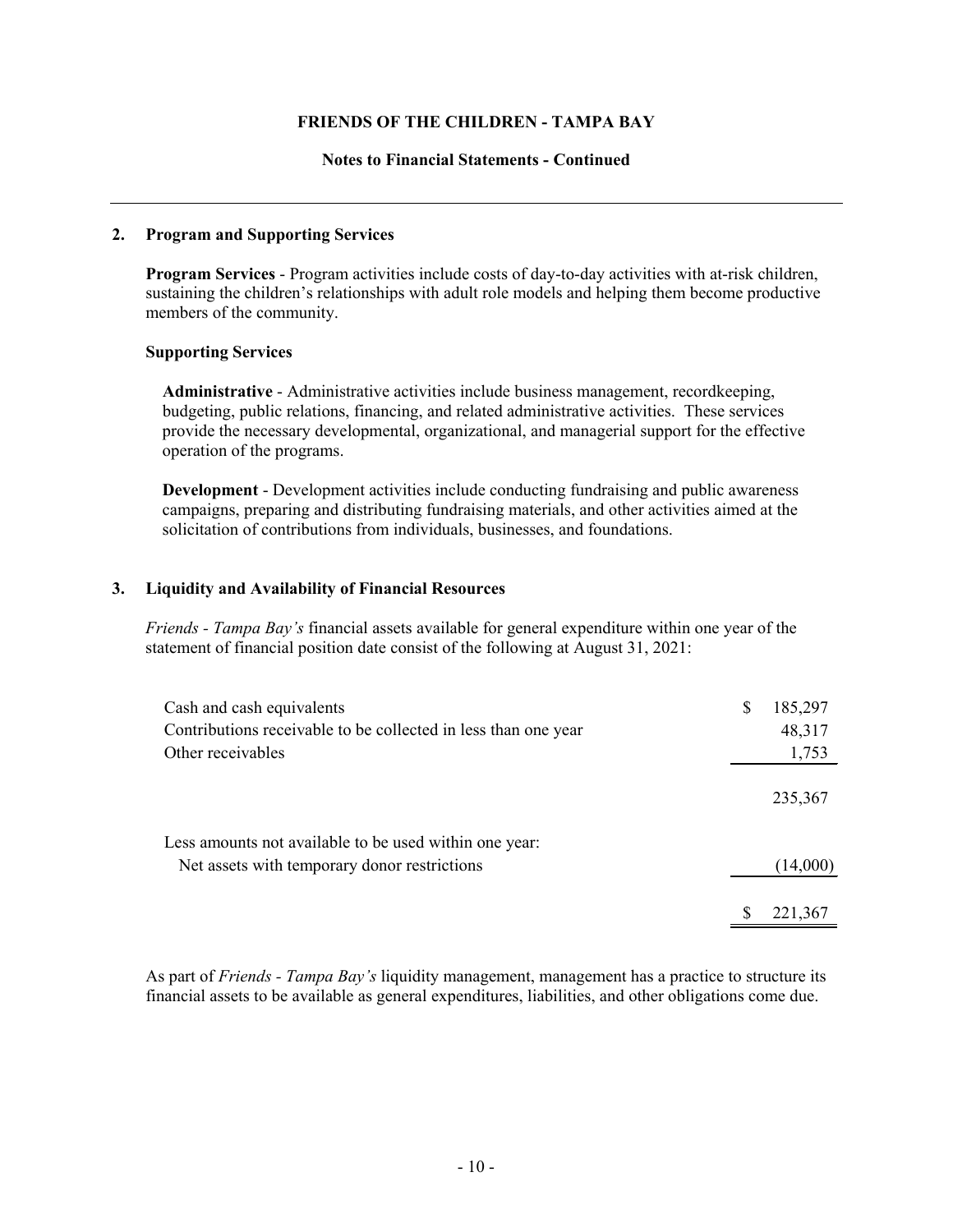#### **Notes to Financial Statements - Continued**

#### **4. Contributions Receivable**

Contributions receivable consist of the following at August 31, 2021:

| Unconditional promises expected |          |        |
|---------------------------------|----------|--------|
| to be collected in:             |          |        |
| Less than one year              |          | 48,317 |
| One year to five years          |          | 3,300  |
|                                 |          |        |
|                                 | <b>S</b> | 51.617 |

#### **5. Note Payable**

During 2019, *Friends - Tampa Bay* received a loan of \$100,000 from *Friends - National* with an interest rate of 3 percent and a maturity date of October 1, 2021. During 2020, the note was amended with principal plus accrued interest payments beginning October 1, 2020 with the final payment due April 1, 2022. Subsequent to August 31, 2021, the loan was amended to increase the balance to \$150,000 at an interest rate of 3 percent. Quarterly payments of principal and interest begin July 1, 2022 with a maturity date of January 1, 2025.

#### **6. Net Assets with Donor Restrictions**

Net assets with donor restrictions at August 31, 2021, consist of the following:

| Net assets restricted for future periods<br>Net assets restricted as to purpose |    | 51.617<br>14,000 |
|---------------------------------------------------------------------------------|----|------------------|
|                                                                                 | -S | 65.617           |

During the year ended August 31, 2021, *Friends - Tampa Bay* released \$110,649 of net assets from donor restrictions due to the passage of time.

#### **7. Retirement Plan**

*Friends - Tampa Bay* has a retirement plan pursuant to IRC Section 401(k), in which employees with at least three months of service are eligible to participate. Employee contributions to the plan are in the form of salary deferral, and are fully vested immediately. The plan allows for employer matching contributions up to 2.5 percent of eligible employee compensation. Employer matching contributions under this plan totaled \$9,139 for the year ended August 31, 2021.